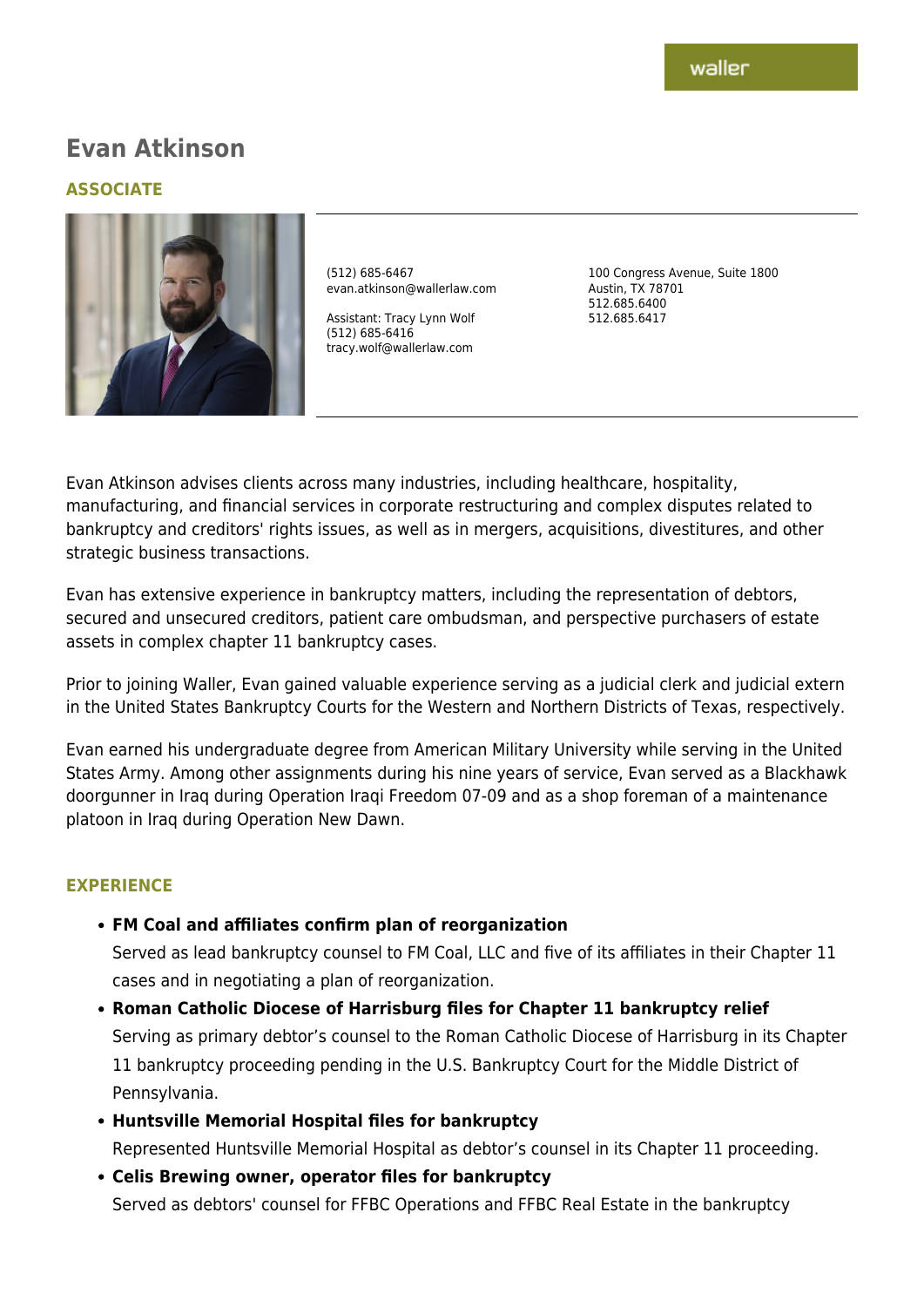proceedings of Celis Brewing.

**Restaurant franchise owners file for bankruptcy**

Represented restaurant franchise owners in a jointly administered Chapter 11 bankruptcy proceedings, including advising with regard to complex master leases and subleases and franchise agreements.

**Creditor recovers substantial settlement from Chapter 7 debtor in dischargeability action**

Assisted an unsecured creditor in bankruptcy proceedings to recover substantial settlement from non-estate assets to settle objection to proposed settlement and dischargeability action.

**TransPecos Banks obtains Chapter 11 trustee**

Represented TransPecos Banks in Chapter 11 cases of wholesale food processing companies KHRL Group, LLC and Papa Grande Gourmet Foods, LLC and successfully obtained appointment of a Chapter 11 Trustee following a series of contested hearings.

**Promise Healthcare confirms plan of liquidation after successful closing of multiple sales**

Negotiated the sale of a number of hospitals for Promise Healthcare and confirmed a plan of liquidation with significant recoveries for unsecured creditors.

- **Insurance agency sues former surety for improper agency termination** Represented a Texas-based insurance agency in a lawsuit against a national surety for breach of contract and violations of the Texas Insurance Code.
- **Promise Healthcare Group, LLC restructures and files for bankruptcy** Serving as lead debtor's counsel to Promise Healthcare in its restructuring and pending bankruptcy.

#### **EDUCATION**

- J.D., cum laude, SMU Dedman School of Law, 2017
	- Editor-in-Chief, SMU Science and Technology Law Review
	- Barristers
	- American Bankruptcy Institute, Medal of Excellence
	- State Bar of Texas, Environmental and Natural Resources Law Section, Annual Student Note Award
- B.A., American Military University, Psychology, 2014
	- Pi Gamma Mu Honor Society

#### **BAR ADMISSIONS**

Texas